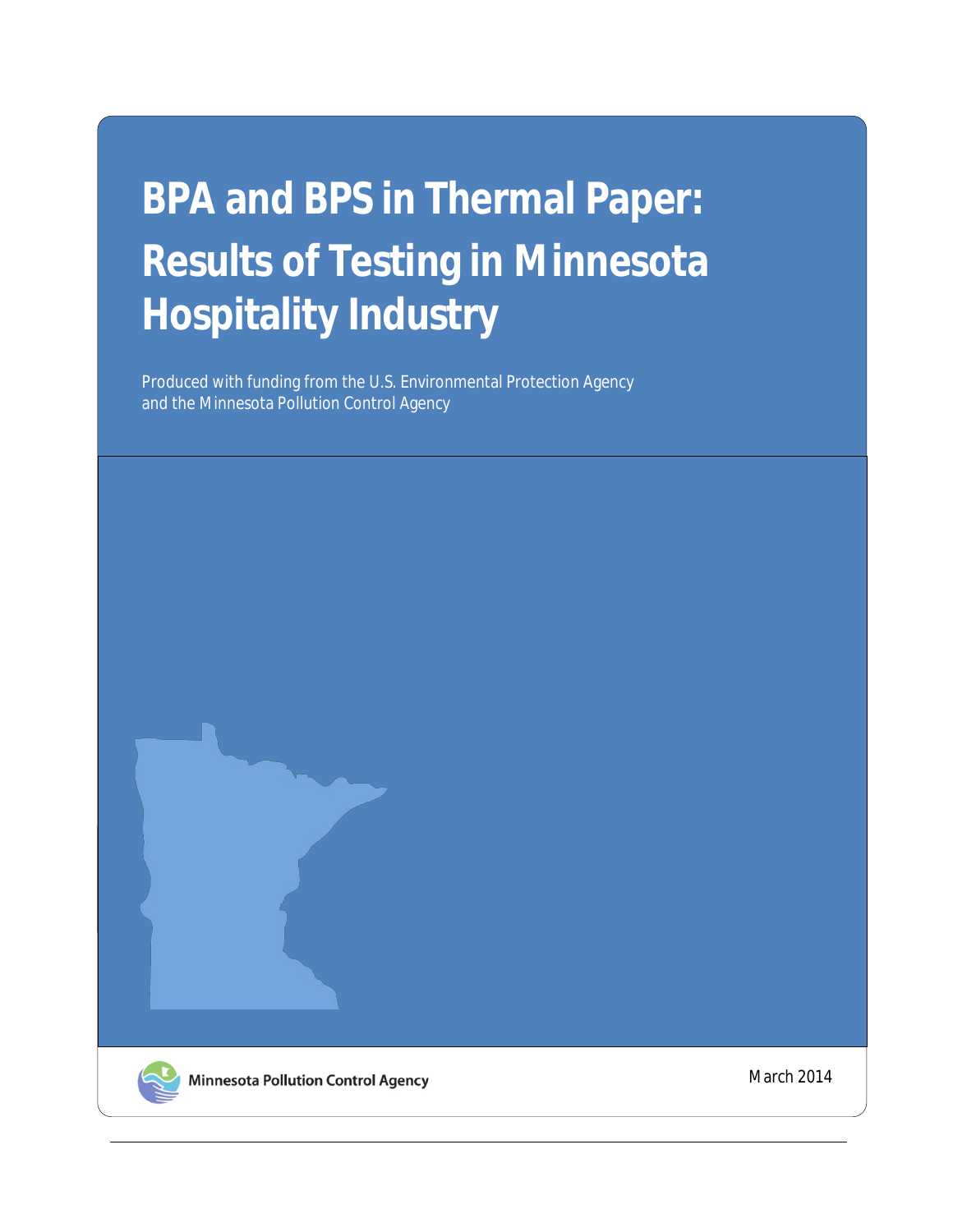#### **Authors**

Mark Apfelbacher, The Stratford Companies Madalyn Cioci, MPCA Phyllis Strong, MPCA

#### **Contributors/acknowledgements**

The authors thank Ben Rabe and Al Innes for their contributions to this report and the participating businesses for their partnership in this project.

#### **Editing and graphic design**

Mary Connor Janice Lehner-Reil

### **Estimated cost of preparing this**

**report** *(as required by Minn. Stat. § 3.197)*

| Total staff time: 25 hrs. | \$782   |
|---------------------------|---------|
| Consultant                | \$6,480 |
| Total                     | \$7,262 |

The MPCA is reducing printing and mailing costs by using the Internet to distribute reports and information to wider audience. Visit our website for more information.

MPCA reports are printed on 100% postconsumer recycled content paper manufactured without chlorine or chlorine derivatives.

#### **Minnesota Pollution Control Agency**

520 Lafayette Road North | Saint Paul, MN 55155-4194 | [www.pca.state.mn.us](http://www.pca.state.mn.us/) | 651-296-6300 Toll free 800-657-3864 | TTY 651-282-5332

This report is available in alternative formats upon request, and online a[t www.pca.state.mn.us.](http://www.pca.state.mn.us/)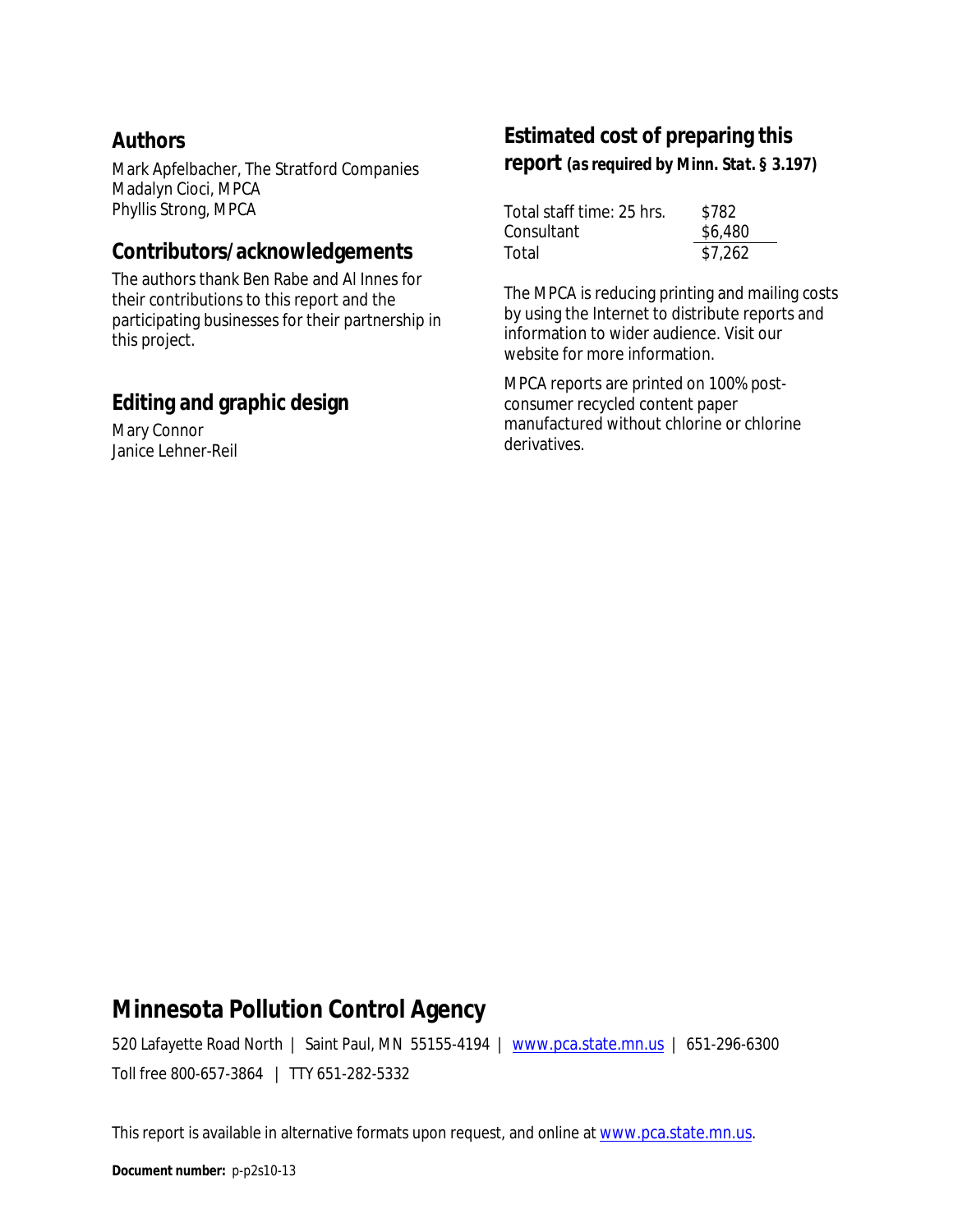### **Table of contents**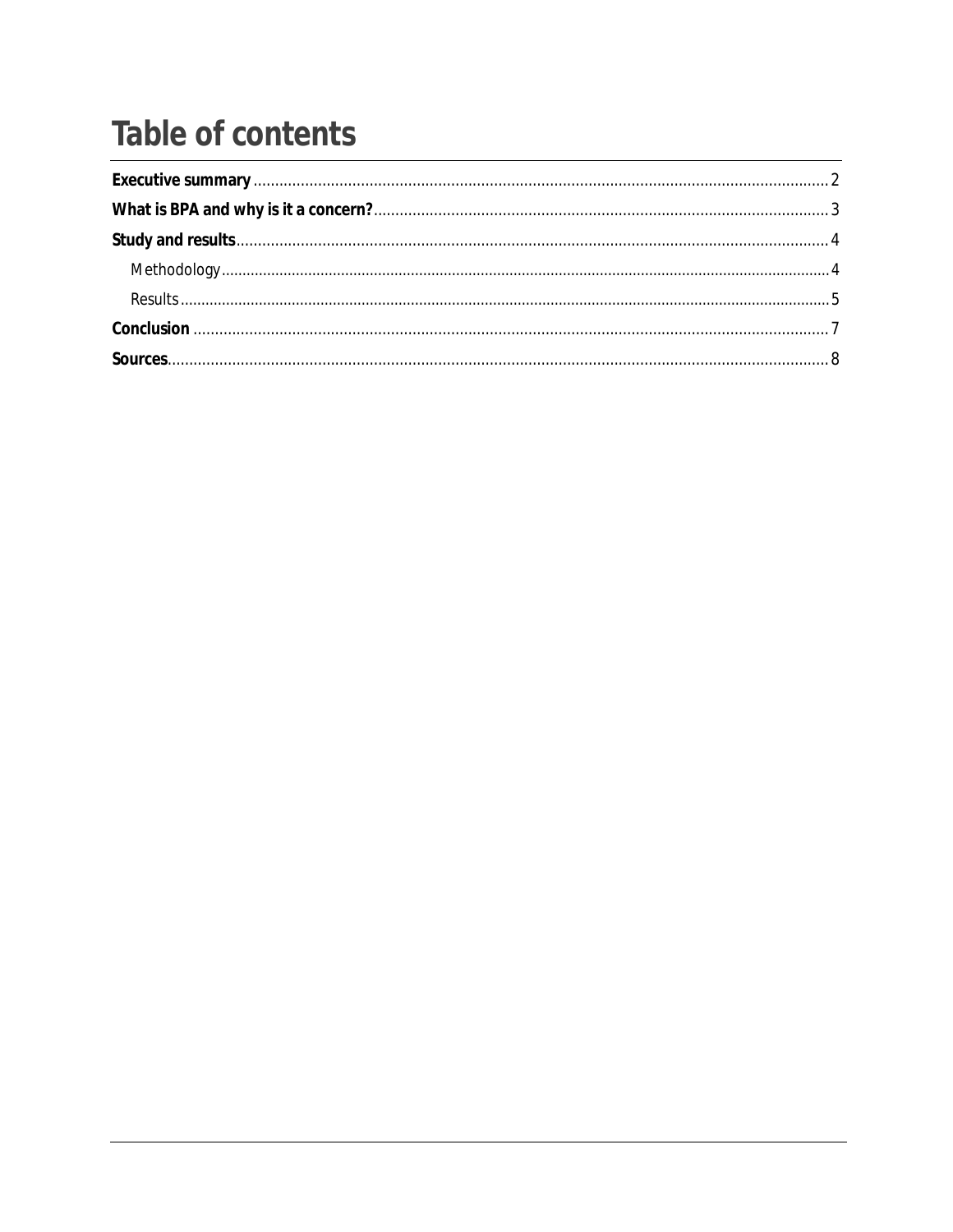# <span id="page-3-0"></span>**Executive summary**

Over the past two decades, there has been rising concern about the use of Bisphenol A (BPA), a chemical commonly found in plastic and food packaging products, and its impact on humans and the environment. Independent studies on BPA's effects on the human endocrine (or hormone) system have prompted questions about its safety. Consequently, the State of Minnesota and the U.S. Food and Drug Association (FDA) have both banned BPA's use in baby bottles and children's cups. Numerous manufacturers have begun voluntarily removing BPA from other products.

BPA is also in the 640,000 tons of thermal receipt paper the U.S. uses each year. Although BPA leaching into food from containers made with the chemical is a concern, thermal receipt paper from common retailers was found to have 250 to 1,000 times more BPA than typically found in food from a BPA-laden can (Lunder, Andrews, and Houlihan, 2010). It is important for government, the public and businesses to recognize the possible health and environmental impacts of BPA in thermal receipt paper.

In 2011, the Minnesota Department of Health listed Bisphenol A as one of nine priority chemicals of concern, due to its widespread presence in humans and high production volumes. In response, the Minnesota Pollution Control Agency (MPCA) retained the Stratford Companies to help assess the prevalence of BPA-laden receipt paper in one set of Minnesota businesses. Because the hospitality industry—which includes restaurants, theme parks, lodging, event planning and other tourism-related businesses—is a Pollution Prevention Grant priority sector for the US Environmental Protection Agency (EPA) Region 5, the MPCA chose to study hospitality companies for this project.

An additional project goal was to analyze how businesses can reduce their use of thermal paper receipts and move to paperless Point of Sale (POS) systems or to paper use and handling reduction strategies, such as not issuing receipts for low-dollar-amount transactions. The intent of this work is to minimize human exposure to BPA and the release of BPA to the environment.

Moving away from receipts containing BPA is not simple for businesses. Typically, the chemical content of the paper is not disclosed to end users and may vary from shipment to shipment. There are currently no clearly safe alternatives to BPA for use in thermal receipt paper. The most common alternative is Bisphenol S (BPS), and BPS paper manufacturers and resellers *can* call their products "BPA-free." But research has shown that BPS can exhibit endocrine disruptive characteristics similar to BPA (Viñas and Watson, 2013). The best alternative at present is to encourage businesses to offer digital receipts or to take other steps to minimize use and handling of thermal paper. It is possible for businesses to use nonthermal paper if they change receipt-printing systems, but paper receipts generate waste. The MPCA is primarily promoting paperless alternatives.

For this study, the receipt paper from 19 hospitality businesses was analyzed for BPA and BPS content by the Minnesota Department of Health. Only one of the businesses didn't use thermal paper. Samples were also taken at a paper recycler, and from domestically manufactured Boise Cascade's Aspen 30% and Aspen 100% recycled copy paper; the MPCA is concerned about the potential contamination of recycled paper stocks by BPA and BPS-laden thermal papers in the recycling stream.

All the thermal receipt paper tested in this study contained either BPA or BPS in various quantities. In the recycled-content paperboard, testing detected BPA and BPS at levels 2 and 3 orders of magnitude (respectively) less than in thermal papers. No BPA or BPS was detected in the recycled content copy papers tested.

The purpose of this white paper is to summarize the MPCA's interest in reducing BPA, detail the scope and limitations of this overall project including paper testing, and to report the test results. A second white paper will describe how a few businesses made changes to their POS systems or in the way their employees handle receipts.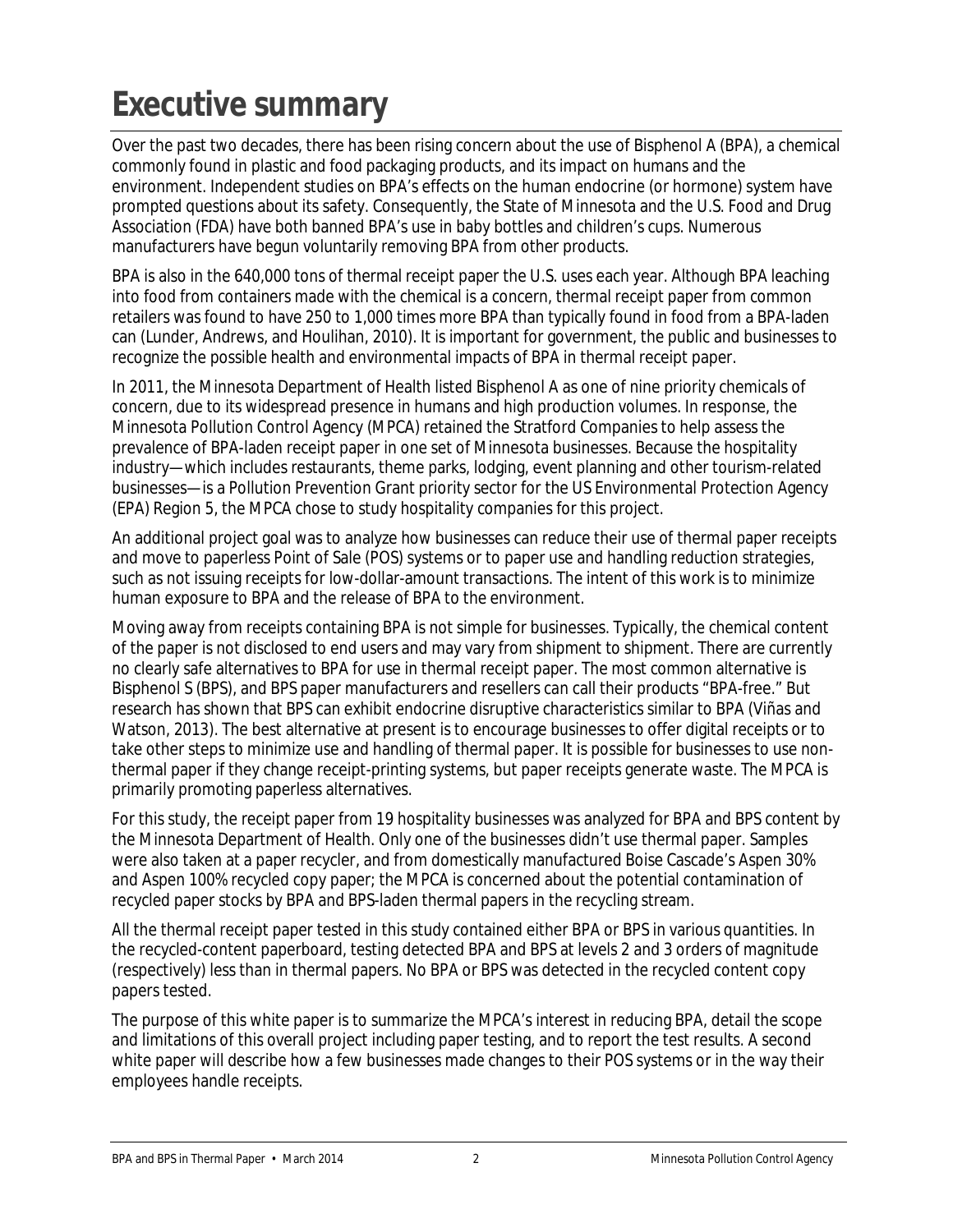# <span id="page-4-0"></span>**What is BPA and why is it a concern?**

BPA is an industrial chemical compound that has been used to make plastics and resins since the mid-1900s. Each year, more than 13 billion pounds of BPA is produced and used in polycarbonate plastics and epoxy resins in such products as baby bottles, plastic food and drink containers and the lining of food cans (Transparency market Research, 2014). BPA is also used as a developer in inkless thermal receipt paper. To produce a receipt, the paper is coated with a dye and a developer (BPA or another chemical). Heat from the thermal printing head triggers a reaction between the dye and developer, allowing the black print to appear (Lunder, Andrews and Houlihan, 2010). BPA can enter the bloodstream of people handling receipt paper by being absorbed directly into the skin, or when they touch their food or their mouths after touching BPA paper and ingest the chemical (Biedermann, et al., 2010).

The National Toxicology Program (NTP) Center for the Evaluation of Risks to Human Reproduction has stated "The NTP has *some concern* for effects of BPA on the brain, behavior and prostate gland in fetuses, infants and children at current human exposures to BPA" (National Toxicology Program [NTP] (original emphasis), 2008; EPA, 2010a). Because of the widespread presence of BPA in humans and because it is identified as a high-production-volume chemical, it is on the Minnesota Department of Health's list of priority chemicals.

The Centers for Disease Control reports that people working in retail industries have 30% more BPA in their bodies than the average US adult, and 34% more BPA than workers in other fields. A study conducted by the University of Missouri, Division of Biological Sciences laboratory showed that BPA levels in receipt paper are 250 to 1,000 times higher than typically found in food from a BPA-laden can. While ingesting food and water from containers made with BPA accounts for higher BPA concentrations in humans, absorption of BPA from receipts through the skin is a contributor as well.

BPA has also been linked to environmental concerns and impacts on aquatic life (Kang, et al., 2007). The chemical has been found in Minnesota surface waters and in landfill leachate. The MPCA (2008) has written:

*"In animals, exposure to EDCs (endocrine disrupting compounds) has been associated with reduced reproductive success, reduced survival, altered sex typing and developmental abnormalities. Effects seen in individuals could result in population-level effects if reproduction is adversely affected. Population-level effects following exposure to EDCs have been documented in a variety of fish and wildlife populations."*

While BPA breaks down quickly, it is found at low levels in surface-water, sediments, soils, plants and animals. It is "pseudo-persistent" in the environment because of continual inputs (Flint et. al, 2012).

In addition to the FDA and Minnesota bans on BPA in children's products mentioned above, the Suffolk County Legislature in New York enacted a law to ban BPA from cash register receipts in January 2013.

With the mounting concern about BPA in a number of common products, the thermal paper industry has been pushing to find a preferable alternative. The EPA's Design for Environment program recently completed an alternatives assessment of a number of possible functional chemicals for thermal paper applications. (For a list of the 19 chemical assessed, see [the report,](http://www.epa.gov/dfe/pubs/projects/bpa/bpa-report-complete.pdf) pages vi and vii.) The EPA's [BPA](http://www.epa.gov/dfe/pubs/projects/bpa/about.htm)  [Alternatives in Thermal Paper partnership](http://www.epa.gov/dfe/pubs/projects/bpa/about.htm) final report notes that none of the 19 chemicals assessed are a clearly safe alternative to BPA.

As mentioned above, the most commonly used alternative, BPS, has now been found to be endocrine active at low concentrations. So using a paper marketed as "BPA-free" may be a marketing boon, but buying the alternative products doesn't necessarily increase consumer and employee safety. Due to the lack of safe chemical alternatives, the MPCA is promoting use of paperless receipts as the best option for employees, consumers and the environment.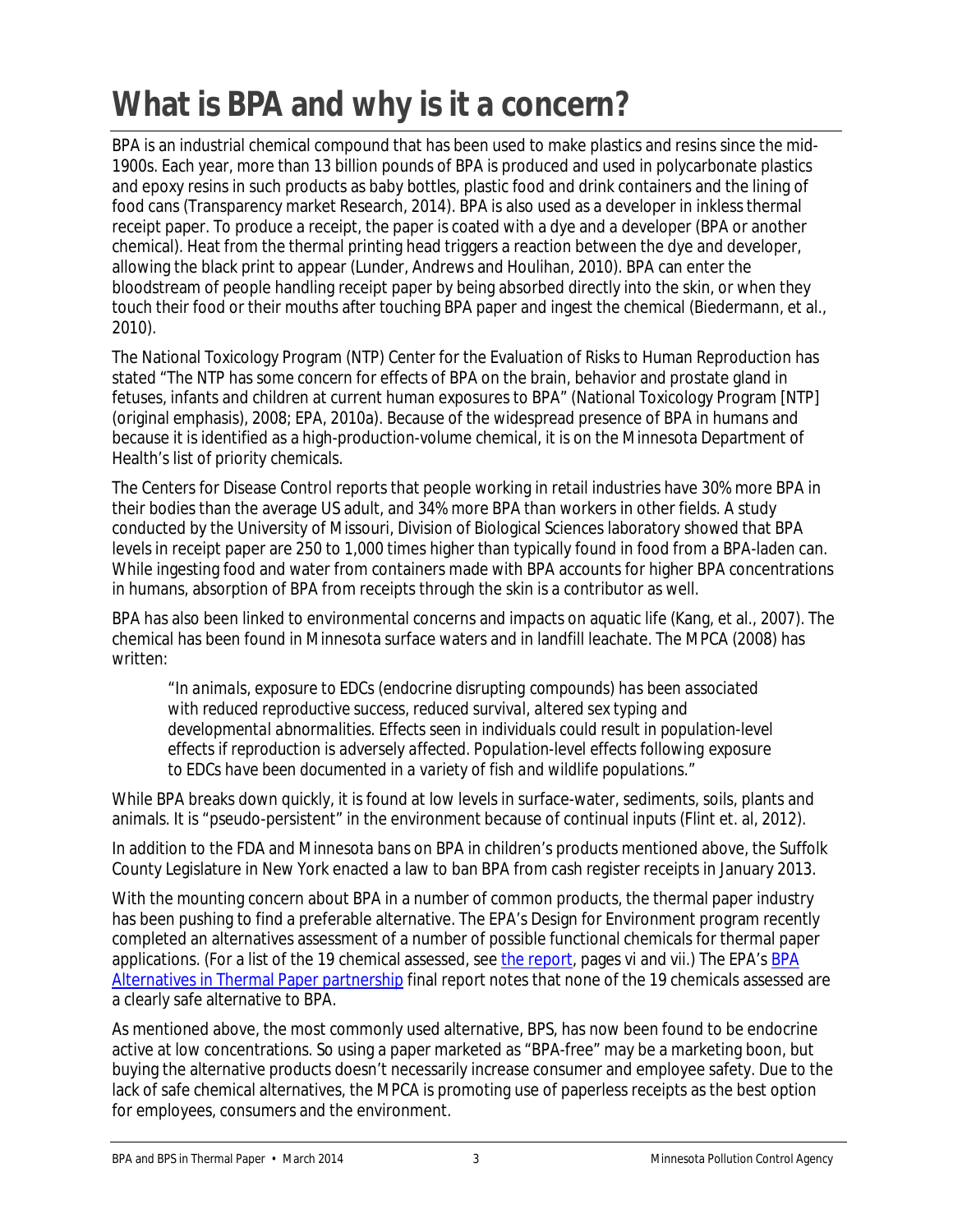# <span id="page-5-0"></span>**Study and results**

The MPCA and the Stratford Company recruited Minnesota hospitality businesses to participate in this project. The self-selected participants tended to be organizations with an interest in health, environment and sustainability issues and many had general knowledge of BPA-related concerns and were seeking to minimize exposure to employees and customers. The participating businesses included co-ops, government and university entities and several restaurants.

#### <span id="page-5-1"></span>**Methodology**

To find businesses to participate, the project team developed relationships across many industry associations, government tourism programs and private business partnerships. After nearly 70 hospitality businesses indicated interest in the project, they were sent emails with a link to an online survey and two three-minute videos that described the program, why BPA in receipt paper is of concern and paperless POS product options. Links to the survey and videos were also posted onto the [MPCA web](http://www.pca.state.mn.us/lupg149d)  [page](http://www.pca.state.mn.us/lupg149d) about the project.

The online survey questions were:

- 1. What's your business name
- 2. What kind of receipt paper do you use?
- 3. Who is the manufacturer of your paper?
- 4. Where do you get your paper?
- 5. How much paper is bought per week, month or year (whichever is easiest)?
- 6. How long have you been using this receipt system?
- 7. Have you looked at going to paperless products? If so, what types?
- 8. Any other information about your receipt paper we should know?

Ultimately, 19 hospitality businesses, nonprofits and government entities agreed to participate, completed the questionnaire, and submitted samples of their receipt paper for testing. Additionally, one recycling facility was selected to test for presence of BPA and BPS in recycled cardboard taken "off the line" and samples from purchased reams of 30% and 100% post-consumer office paper were tested.

All paper samples were tested using the following method:

- 1. A trained member of the research team collected two samples of receipt paper from each participating business and from the copy paper to be tested by the Minnesota Department of Health (MDH). A collection protocol was developed by MPCA in conjunction with MDH and EPA to ensure clean, uncontaminated samples. Samplers wore nitrile gloves, secured samples in labeled glass vials and tracked with a chain of custody until analyzed at the MDH Environmental Laboratory.
- 2. MDH staff took uniform punches from each sample and tested for BPA and BPS content using liquid chromatography/tandem mass spectrometry. The chemicals were reported in micrograms of BPA/BPS per square centimeter ( $mg/cm<sup>2</sup>$ ).

**Note:** Quality Assurance Project Plans, including detailed sampling and laboratory testing operating procedure for both BPA and BPS, are available upon request from the MPCA. Please contact [Madalyn](mailto:madalyn.cioci@state.mn.us)  [Cioci](mailto:madalyn.cioci@state.mn.us) or [Phyllis Strong](mailto:phyllis.strong@state.mn.us) at 651-296-6300.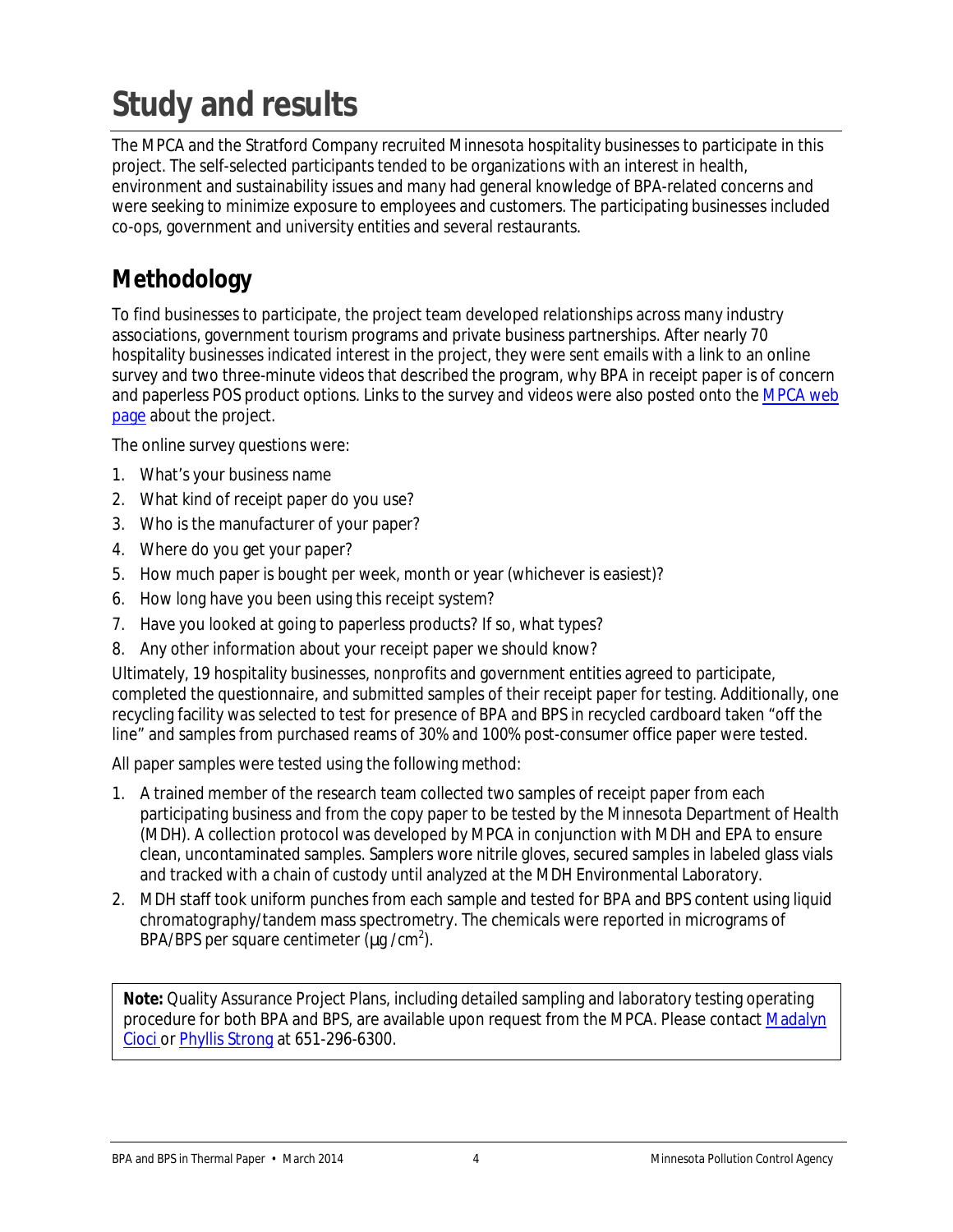#### <span id="page-6-0"></span>**Results**

There were no quality assurance issues with the data. All quality control (QC) acceptance criteria were met and the sample results were usable for their intended purpose.

Table 1 indicates that nine tests of thermal paper indicated presence of BPA in quantities ranging from 54–79  $\textsf{mg}\ / \textsf{cm}^2$ . Nine tests indicated presence of BPS in quantities ranging from 37–75  $\textsf{my}\ / \textsf{cm}^2$ .

|                |                                              | <b>BPA</b>               | <b>BPS</b>               |                                    | cm <sup>2</sup> /roll | BPA/S               | BPA/S                   |
|----------------|----------------------------------------------|--------------------------|--------------------------|------------------------------------|-----------------------|---------------------|-------------------------|
|                |                                              | (mg/cm <sup>2</sup> )    | (mg/cm <sup>2</sup> )    | rolls/year                         |                       | (kg/year)<br>(est.) | (pounds/year)<br>(est.) |
| 1              | Business C                                   | $\,<\,$                  | 75                       | 10,400                             | 66,048.26             | 51.51               | 113.58 BPS              |
| $\overline{2}$ | <b>Business D</b>                            | $\overline{\phantom{a}}$ | 50                       | $3,250**$                          | 62,322.15             | $10.13**$           | 22.33 BPS**             |
| 3              | <b>Business E</b>                            | 79                       | $\overline{\phantom{a}}$ | 550                                | 55,645.02             | 2.42                | 5.33 BPA                |
| $\overline{4}$ | <b>Business F</b>                            | 57                       | $\overline{\phantom{a}}$ | 100                                | 49,879.64             | 0.28                | 0.63 BPA                |
| 5              | <b>Business G</b>                            | $\,<\,$                  | 44                       | 104                                | 14,806.42             | 0.068               | 0.15 BPS                |
| 6              | <b>Business H</b>                            | 56                       | $\,<$                    | No data<br>provided<br>by business |                       |                     |                         |
| $\overline{7}$ | <b>Business I</b>                            | 64                       | $\overline{\phantom{a}}$ | 900                                | 74,515.67             | 4.29                | 9.46 BPA                |
| $\, 8$         | <b>Business J</b>                            | 57                       | $\,<$                    | 1,200                              | 53,224.15             | 3.64                | 8.02 BPA                |
| $\overline{9}$ | <b>Business K</b>                            | $\,<$                    | 48                       | 18,000                             | 14,806.42             | 12.79               | 28.2 BPS***             |
| 10             | Business L*                                  | $\,<$                    | $\,<$                    | <b>NA</b>                          | <b>NA</b>             | <b>NA</b>           | <b>NA</b>               |
| 11             | <b>Business M</b>                            | 74                       | $\,<\,$                  | 3,750                              | 55,645.02             | 15.65               | 34.50 BPA               |
| 12             | <b>Business N</b>                            | $\overline{\phantom{a}}$ | 44                       | 1,560                              | 48,386.97             | 3.32                | 7.32 BPS                |
| 13             | Business O                                   | 0.0099                   | 38                       | 30                                 | 28,741.88             | 0.03                | .07 BPS                 |
| 14             | <b>Business P</b>                            | 69                       | $\,<$                    | 200                                | 13,935.45             | 0.19                | .42 BPA***              |
| 15             | Business <sub>Q</sub>                        | $\,<$                    | 41                       | 2,600                              | 53,224.15             | 5.67                | 12.51 BPS               |
| 16             | <b>Business R</b>                            | $\,<$                    | 38                       | 5,200                              | 53,224.15             | 10.52               | 23.19 BPS               |
| 17             | <b>Business S</b>                            | $\overline{\phantom{a}}$ | 37                       | 600                                | 74,515.67             | 1.68                | 3.70 BPS                |
| 18             | <b>Business T</b>                            | 62                       | $\,<\,$                  | 1,200                              | 55,645.02             | 4.14                | 9.13 BPA                |
| 19             | <b>Business U</b>                            | 54                       | $\,<$                    | 450                                | 74,515.67             | 1.81                | 3.99 BPA                |
| 20             | 30% recycled<br>content copy<br>$paper - B$  | $\,<$                    | $\,<$                    | <b>NA</b>                          | <b>NA</b>             | <b>NA</b>           | <b>NA</b>               |
| 21             | 100% recycled<br>content copy<br>$paper - V$ | $\,<$                    | $\,<$                    | <b>NA</b>                          | <b>NA</b>             | <b>NA</b>           | <b>NA</b>               |
| 22             | 100% recycled<br>content<br>paperboard - A   | 0.12                     | 0.053                    | <b>NA</b>                          | <b>NA</b>             | <b>NA</b>           | <b>NA</b>               |

**Table 1: Business and Recycled Paper Sample Testing Data & Extrapolated Estimates of Annual BPA/S Use**

< Indicates less than reporting limit

Sample was not a thermal paper.

\*\* Quantity reported is not per year, but per summer season for this recreational/parks entity.

\*\*\* This business had two different thermal papers in use. Because of a gap in sampling records, it was unclear which of the papers was tested. The results reported are for the lesser used paper, thus any error results in underestimating rather than overestimating the chemical use.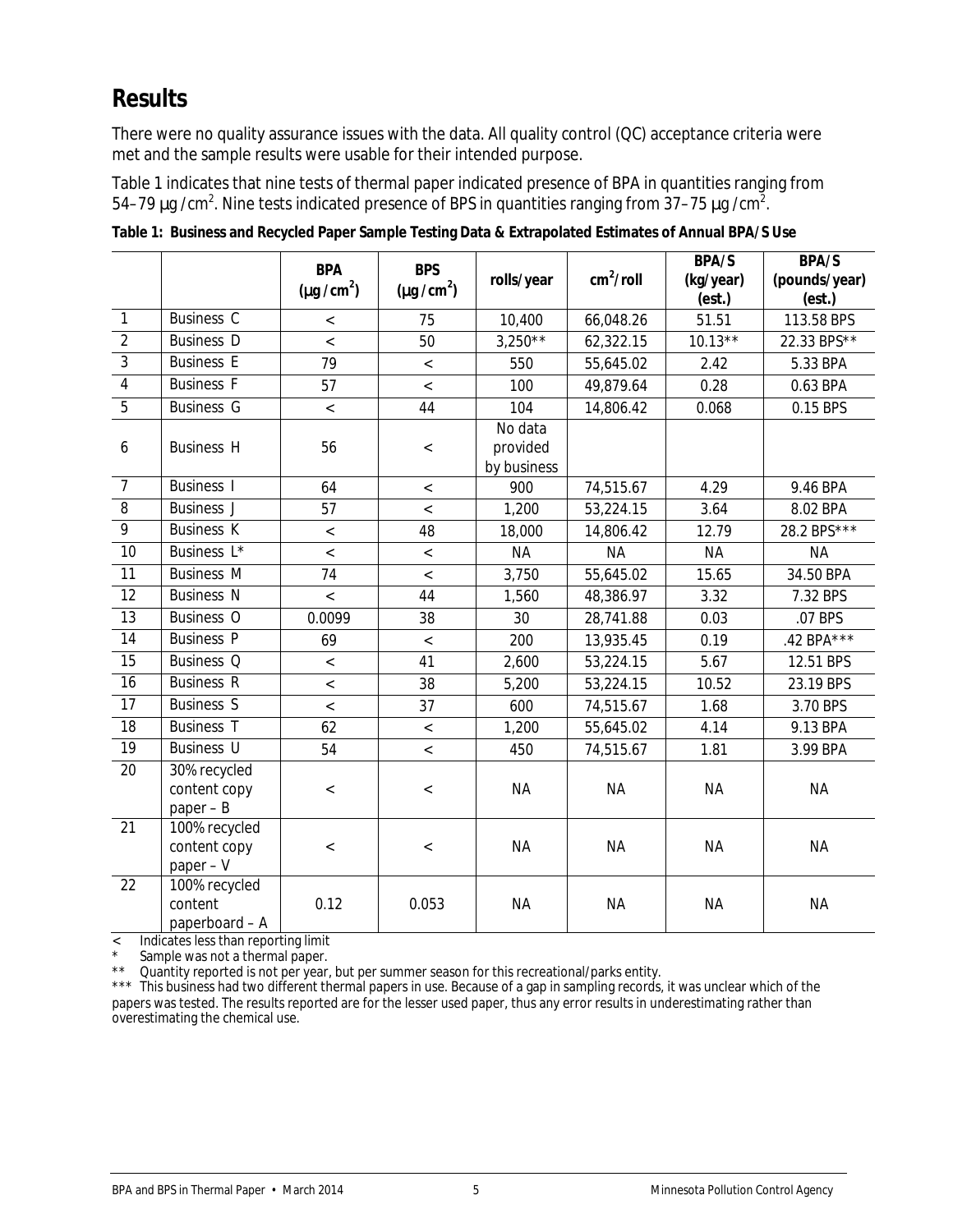That half the samples contained BPA and half the samples contained BPS suggests that BPS is a common alternative. When asked during the sampling process, the businesses were unaware that BPS could also be of concern. Moreover, business 14 had specifically purchased BPA-free thermal paper and testing found presence of 69  $mg/cm<sup>2</sup>$  of BPA.





Of the 19 samples of receipt paper, only one tested (business 10) contained neither of these substances in noticeable quantities. It was determined that the paper samples from business 10 (L) were traditional bond paper not thermal paper.

The number and area of rolls used per year (reported by participating businesses) was used to convert the  $mg/cm<sup>2</sup>$  of BPA or BPS into estimated kilograms and pounds per year. Data regarding the volume of recycled paperboard produced per year was not obtained and therefore total annual chemical weight could not be estimated.

Businesses get multiple shipments of thermal paper each year from a variety of global manufacturers, and the chemical developer in the papers may change through the year. Thus, the data do not allow a firm conclusion as to the amount of BPA and BPS used by these particular businesses. However, the testing results, which are in the same range and order of magnitude of prior lab tests (Lunder et al, 2010) do allow for rough extrapolation. Assuming the tests are representative of amount of chemical throughout the rolls, and based on reported paper use by the 17 businesses using thermal paper *and* reporting their paper use, the paper would contain about 282 pounds of chemicals (71.48 lbs of BPA and 211.05 of BPS).

Even if there were clearly safe alternatives to BPA and BPS, a major barrier to reducing BPA and BPSladen receipt paper arises from thermal paper supply-chain processes. When receipt paper is purchased, final users typically have no way of confirming the paper's manufacturer or chemical content. There are many converters of paper that cut, re-label, repack and kit papers from different manufactures as their own brand. There is no required chain of custody for the thermal paper industry. Distributors of receipt paper may not know where the paper was produced, which makes knowing the BPA or BPS content difficult for both suppliers and end users in the hospitality industry.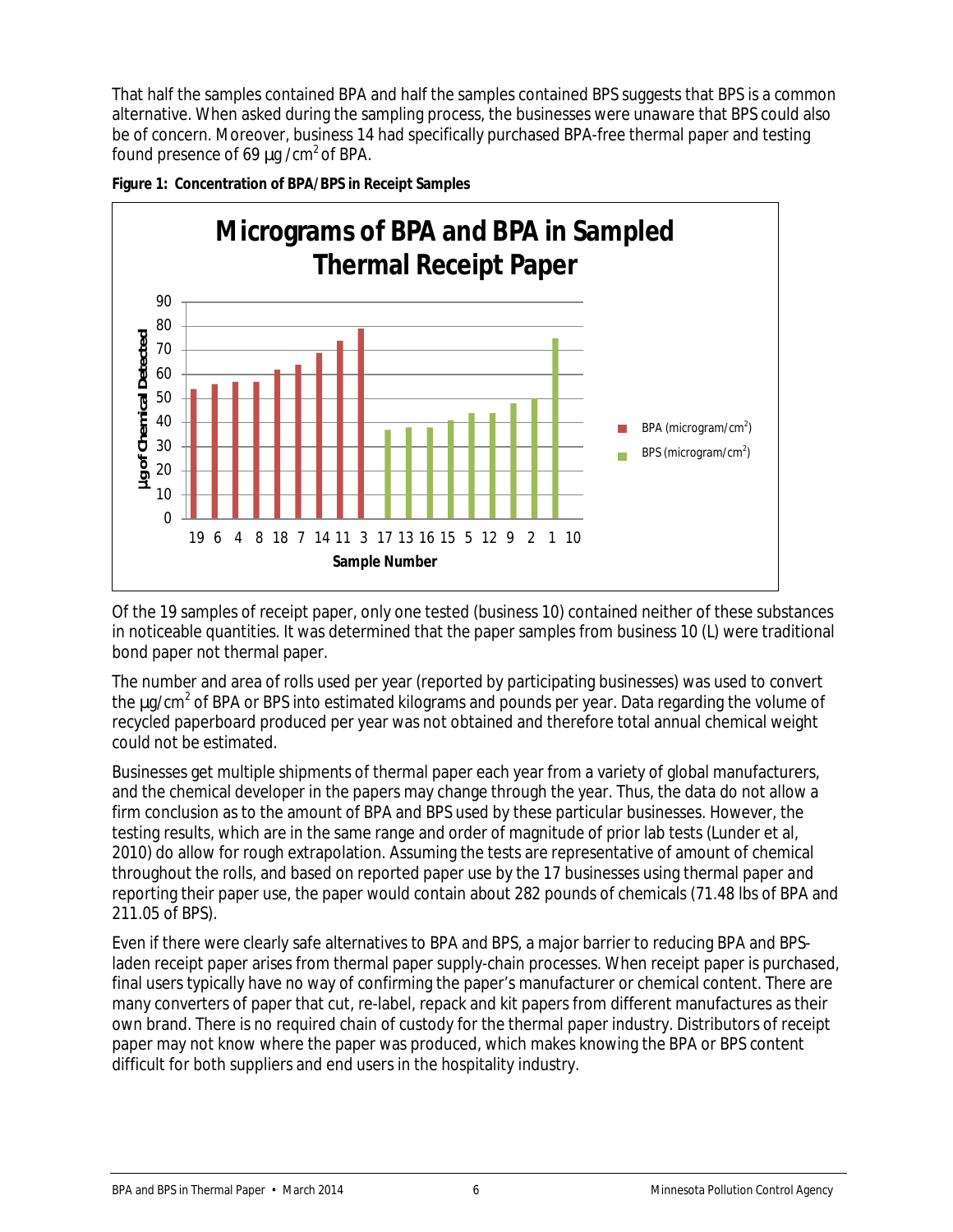Another concern is the potential contamination of recycled paper stocks from thermal paper in the recycling stream. The project collected a finished-product sample from a recycled paperboard producer who accepts mixed paper (including any thermal receipts in this material) as feedstock. Testing detected BPA and BPS at levels two and three orders of magnitude (respectively) less than found in thermal papers. BPA was detected at 0.12 $mg$  /cm<sup>2</sup> and BPS was detected at 0.053 $mg$  /cm<sup>2</sup>. Finally, testing of 30% and 100% post-consumer recycled copy paper samples (whose producers do not accept mixed paper as feedstock) did not find BPS or BPA above reporting limits.

### <span id="page-8-0"></span>**Conclusion**

The findings of the testing affirm that BPA and BPS are present in thermal papers in Minnesota businesses. The test results also affirm previous findings that BPS is being used as a common alternative to BPA in thermal paper applications (Liao et al., 2012) and in comparable concentrations. The data suggest that while not a major concern, any BPA-free claims would need to be verified by testing.

Because BPS has also been found to be an endocrine active chemical, the MPCA recommends that Minnesota hospitality industries move to paperless POS systems that provide digital receipts to customers. If digital POS systems cannot be implemented, it is recommended that businesses and employees implement paper use and handling reduction strategies. Currently, there are a number of strategies that can reduce the amount of thermal receipt paper used and lessen the potential BPA and BPS exposure for both employees and customers. These strategies are part of the tool kit of resources being developed for this project and are available on the [project web page.](http://www.pca.state.mn.us/lupg149d)

Because this application of BPA is not widely known, businesses and local governments can educate consumers and workers about the potential exposure pathway for endocrine active chemicals represented by thermal receipt paper.

As for the fate of BPA and BPS when it enters the recycling stream, more research is necessary before issuing any guidance about the environmentally preferable method for end-of-life management of thermal papers. Whether recycling, incineration, or landfill is the best method of management involves questions that science has not yet answered, such as what happens when these chemicals are combusted, the fate of the chemicals when they are captured in wastewater treatment plants or how much of the chemicals may be in recycling process wastewater.

The limited testing reported here found no BPA or BPS detected in the recycled copy paper and only minute amounts of BPA and BPS in the recycled paperboard sample. These single samples are not sufficient for drawing firm conclusions about the amount of the chemicals in these papers overall. However, at this time, the MPCA is feels that the recycled paper is not of significant concern. Emphasis should continue on reduction of thermal paper use and handling at the places where receipts are commonly issued. Reduction of use of thermal paper will not only directly reduce human exposures to BPA and BPS but will also minimize future recycling of the chemicals through the recycled paper manufacturing process and environmental impacts through end-of-life disposal.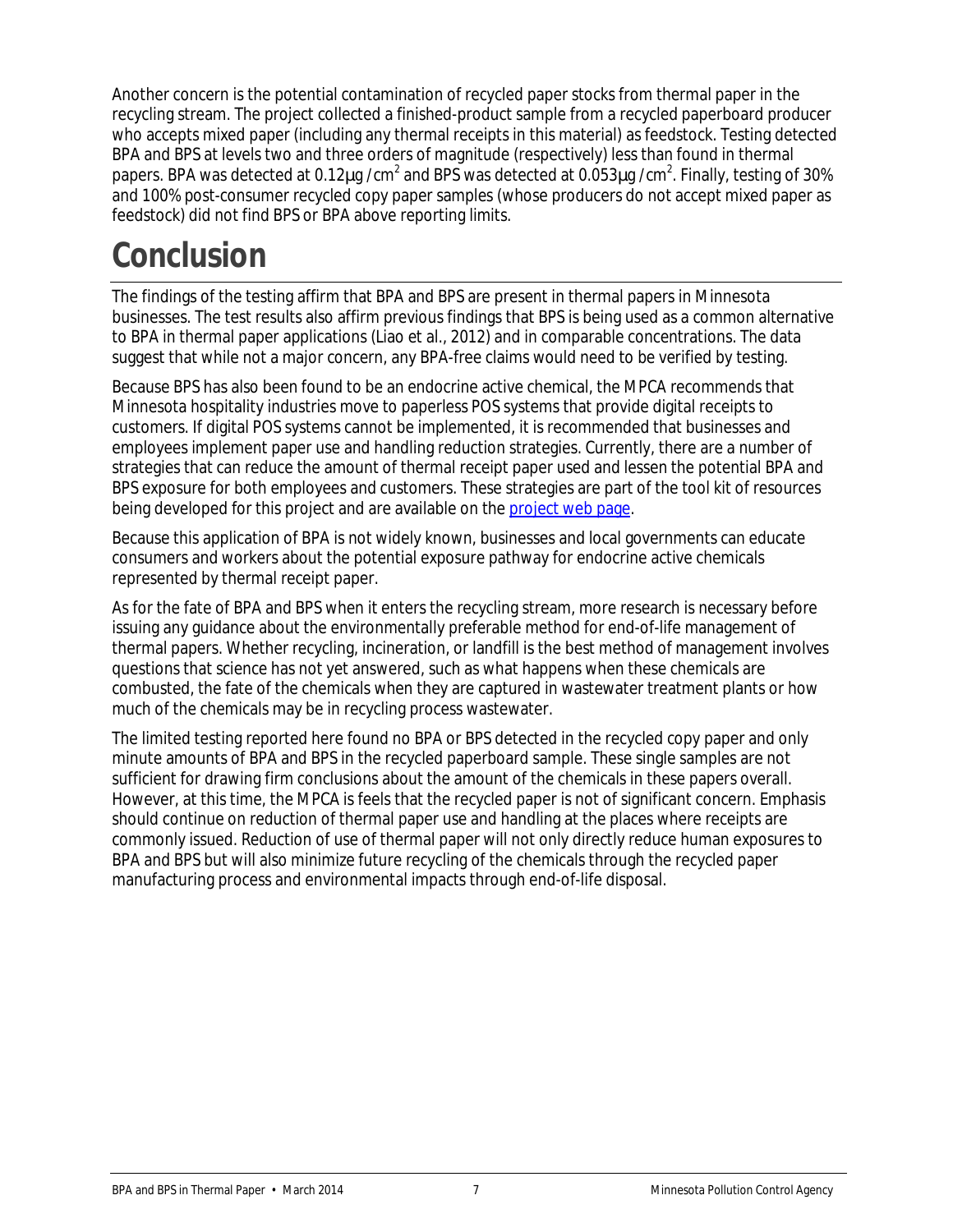### <span id="page-9-0"></span>**Sources**

Biedermann, S., Tschudin, P. and Grob, K. (2010) "Transfer of bisphenol A from thermal printer paper to the skin". *Analytical and Bioanalytical Chemistry*, Volume 398, Issue 1, pp 571-576.

Carducci, A. (Jan. 29, 2013) "Suffolk County, NY Bans BPA in Cash Register Receipts." *Heartland Magazine*. Accessed online July 9, 2013 a[t http://news.heartland.org/newspaper](http://news.heartland.org/newspaper-article/2013/01/29/suffolk-county-ny-bans-bpa-cash-register-receipts)[article/2013/01/29/suffolk-county-ny-bans-bpa-cash-register-receipts.](http://news.heartland.org/newspaper-article/2013/01/29/suffolk-county-ny-bans-bpa-cash-register-receipts)

Flint, S., Markle, T., Thompson, S. and Wallace, E. (2012) Bisphenol A exposure, effects, and policy: A wildlife perspective, *Journal of Environmental Management*, March 2012, Accessed at [http://www.consbio.umn.edu/download/Flint\\_et\\_al\\_2012\\_BPA.pdf.](http://www.consbio.umn.edu/download/Flint_et_al_2012_BPA.pdf)

Gardner, A., ["Studies Report More Harmful Effects From BPA"](http://health.usnews.com/health-news/family-health/heart/articles/2009/06/10/studies-report-more-harmful-effects-from-bpa.html).*[U.S. News & World Report](http://en.wikipedia.org/wiki/U.S._News_%26_World_Report)*. June 10, 2009.

Kang, J., Aasi, D. and Katayama, Y. (2007). Bisphenol A in the aquatic environment and its endocrinedisruptive effects on aquatic organisms. Critical Reviews in Toxicology. July 2007, Vol. 37 Issue 7, p 607- 625. 19p.

Liao, C., Liu, F., Kannan, K. (2012) "Bisphenol S, a new bisphenol analogue, in paper products and currency bills and its association with bisphenol A residues". Environmental Science & Technology. 2012, Vol. 46, Issue 12, p 6515-6522. 8p.

Lunder, S., Andrews, D. and Houlihan, J. (July 27, 2010). "BPA Coats Cash Register Receipts." Environmental Working Group. Accessed online June 30, 2013 a[t http://www.ewg.org/bpa-in-store](http://www.ewg.org/bpa-in-store-receipts)[receipts.](http://www.ewg.org/bpa-in-store-receipts)

Minnesota Department of Health (2011). "Bisphenol A CAS Number 80-05-7" Accessed online August 6, 2013 at [http://www.health.state.mn.us/divs/eh/hazardous/topics/toxfreekids/priority.html.](http://www.health.state.mn.us/divs/eh/hazardous/topics/toxfreekids/priority.html)

Minnesota Department of Health. (2011). "Bisphenol A Law." Accessed online July 10, 2013 at [http://www.health.state.mn.us/divs/eh/risk/chemhazards/bpalaw.html.](http://www.health.state.mn.us/divs/eh/risk/chemhazards/bpalaw.html)

Minnesota Pollution Control Agency and the Environmental Protection Agency. (2013). "BPA in Thermal Paper: What is it?" Video accessed online April 2, 2013 at [http://www.youtube.com/watch?v=w85kw5aTNkQ&feature=youtu.be.](http://www.youtube.com/watch?v=w85kw5aTNkQ&feature=youtu.be)

Minnesota Pollution Control Agency. (April 13, 2013). Green Chemistry and Design: Thermal Paper Project. Accessed online July 11, 2013 at [http://www.pca.state.mn.us/index.php/topics/preventing](http://www.pca.state.mn.us/index.php/topics/preventing-waste-and-pollution/p2-pollution-prevention/reducing-toxicity/green-chemistry-and-design/green-chemistry-and-design-bpa-in-thermal-paper-project.html)[waste-and-pollution/p2-pollution-prevention/reducing-toxicity/green-chemistry-and-design/green](http://www.pca.state.mn.us/index.php/topics/preventing-waste-and-pollution/p2-pollution-prevention/reducing-toxicity/green-chemistry-and-design/green-chemistry-and-design-bpa-in-thermal-paper-project.html)[chemistry-and-design-bpa-in-thermal-paper-project.html.](http://www.pca.state.mn.us/index.php/topics/preventing-waste-and-pollution/p2-pollution-prevention/reducing-toxicity/green-chemistry-and-design/green-chemistry-and-design-bpa-in-thermal-paper-project.html)

Minnesota Pollution Control Agency. (2008). Endocrine Disrupting Compounds. Factsheet accessed online December 18, 2013 a[t http://www.pca.state.mn.us/index.php/view-document.html?gid=3892.](http://www.pca.state.mn.us/index.php/view-document.html?gid=3892)

Nuwer, R. (Nov. 1, 2011) "BPA Found in Paper Receipts." *New York Times*. Accessed online April 23, 2013 at [http://green.blogs.nytimes.com/2011/11/01/check-your-receipt-it-may-be-tainted/.](http://green.blogs.nytimes.com/2011/11/01/check-your-receipt-it-may-be-tainted/)

Transparency Market Research (2014). "Bisphenol A Market for Polycarbonates, Epoxy Resins and Other Applications: Global Industry Analysis, Size, Share, Growth and Forecast 2013-2019.

US Environmental Protection Agency. (2014). "Bisphenol A Alternatives in Thermal Paper." Jan. 2014. Accessed online February 13, 2014 at [http://www.epa.gov/dfe/pubs/projects/bpa/bpa-report](http://www.epa.gov/dfe/pubs/projects/bpa/bpa-report-complete.pdf)[complete.pdf.](http://www.epa.gov/dfe/pubs/projects/bpa/bpa-report-complete.pdf)

US Food and Drug Administration. (January 2010). "Public Health Focus: Bisphenol A (BPA). Accessed online April 23, 2013 a[t http://www.fda.gov/newsevents/publichealthfocus/ucm064437.htm.](http://www.fda.gov/newsevents/publichealthfocus/ucm064437.htm)